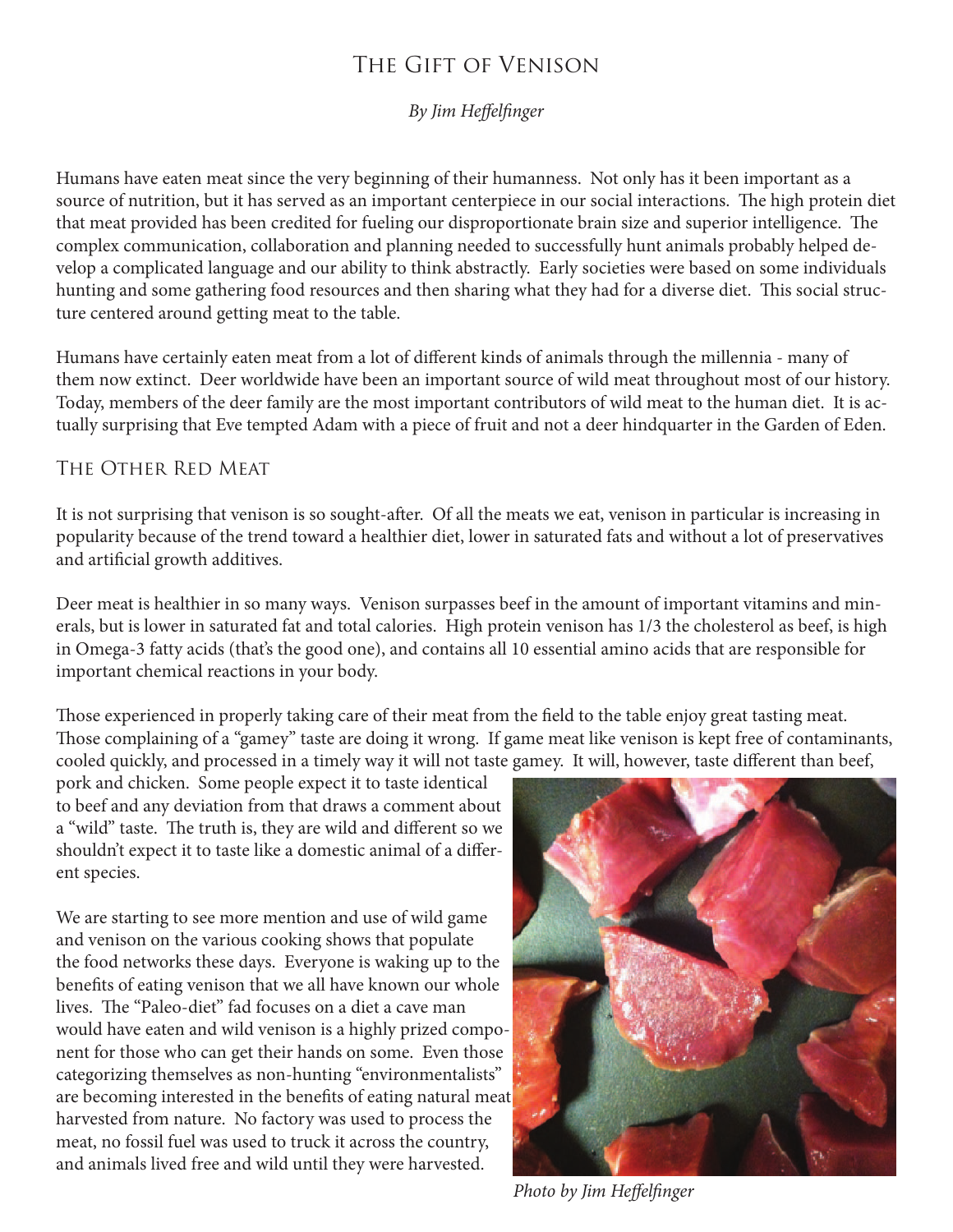From an environmentalist's point of view, what's not to like? The problem (for them) is that they cannot buy this precious commodity in the local store at any price. Venison has to be earned. I has to be located in the wild, stalked, killed, and butchered by a skilled person and then given -- not sold -- to them. The gifting of hard-won venison has been part of human culture since before written time. Successful cavemen undoubtedly gave meat to the elderly and less skilled in their community. We don't have a record of those transactions, but we do have a rich history of the importance of venison starting in the Medieval Period of Europe and continuing uninterrupted to the present.

### Medieval Meat

During the Medieval Period in western Europe, venison took on a very special importance in society. Under the rule of the Norman Kings, a Forest Law was established allowing the King to designate any area as Royal Forest with strict laws against the killing or collection of deer or vegetation. Laws also prohibited venison from being sold. Venison represented a special commodity that only the rich and influential had access to. Because of this, venison was much more than protein, it was an obvious symbol of the ruling elite. It became a way for those important enough to have venison to show others they respected them enough to present such a special gift.

The gift of venison might come in the form of an invite to hunt, or several quarters delivered to an estate, an invitation to a celebratory feast, or even live-captured deer in wooden crates to be released elsewhere. As a good illustration of the value and prestige of venison, there are written records of guests complaining that other meat (pork and beef) were being passed off as venison to the guests (who knew the difference and were not impressed). Beef and pork could be purchased anywhere, but venison was special. Although today we celebrate the leanness of venison and lack of fatty marbling, in Medieval times fat was desired and relished. Deer were hunted specifically during times of peak fat which they referred to as being "in grease." Males were hunted in the month prior to rut before they "ran off" their fat reserves, and females were mostly hunted in late fall after having a chance to fatted up.

Because of the high value of venison, it became a way to show social leadership and to strengthen social connections in the community. If you were important enough to be given venison then you were known and respected by someone important. As politics became a more important part of Medieval society, the records show that gifts of venison became more common around political election time! According to John Fletcher, in his book "Gardens of Earthly Delight," the Duke of Norfolk gave away 75 deer in the year 1515; with most going to 16 knights, 5 priors, 5 lords, and other local dignitary.

Although people of that era were commercializing everything, they did not dare extend that to deer meat. Having venison available to all in the open market would have devalued this important social symbol of wealth and power among the elite. Another reason for not allowing the sale of venison is that making it profitable would certainly encourage poaching. Poaching was already well-documented in more than just the familiar tale of "Robin Hood." He was taking from the rich and giving to the poor, but he wasn't shooting bags of coins with that bow.

Ample court records show that the peasants did not have the same aversion to selling venison; they were always scraping to get by and additional venison in the stew pot or money from poached deer was a welcomed addition. If caught by the forest officer, poachers sometimes were successful in bribery by simply splitting the deer with him. Because venison was such a special treat there was reportedly an increase in poaching immediately before major feasts or holidays like Christmas.

To the modern taste buds, deer fat is not desirable because it has a higher melting point and can feel "pasty" in the mouth when it reaches room temperature. If washed down with a cold drink, it might feel decidedly waxy. There were no freezers or meat lockers in those days and so venison was usually salted and sometimes smoked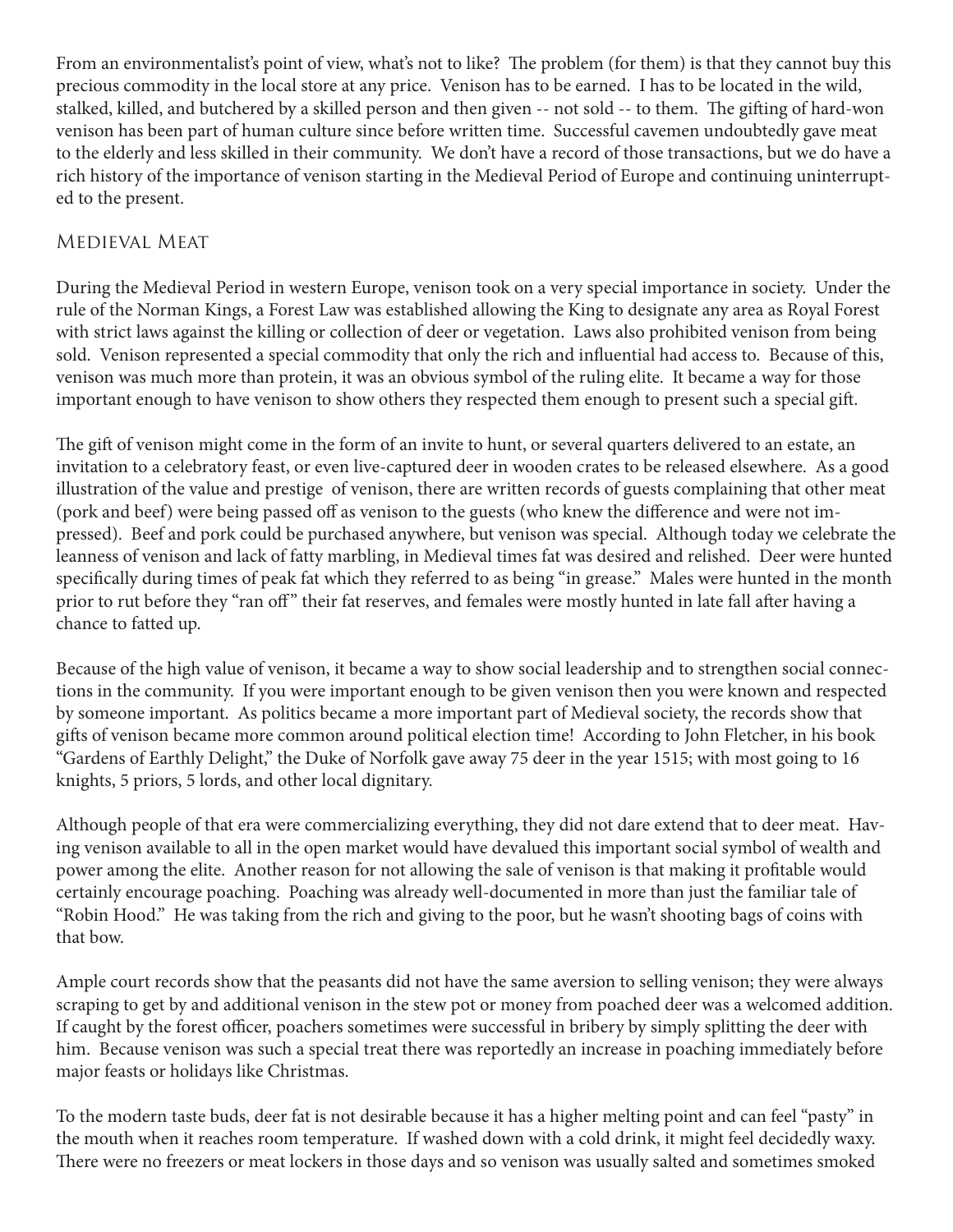before being packed in barrels for storage or transportation. The natural leanness of venison helped keep the meat from becoming rancid. recipes of the day frequently called for a vinegar marinade, which may have been more for disinfecting the meat under Medieval conditions than it was to flavor or tenderize it. Interestingly, many of the present-day sour meat dishes in European cooking (like sauerbraten) may originate from the fact that Medieval kitchens used a lot of vinegar.

Throughout later British and European history, venison continued to be an important commodity to gift to others or flaunt apparent wealth. The upper class who had access to deer continued to invite friends of favor to come hunt or partake in a feast that included venison as its centerpiece. Meanwhile, in North America, Native American tribes revered venison in much the same way - by sharing and gifting this valuable commodity among their community. Those with venison were skilled enough to obtain it and those on the receiving end of a gift were honored. To this day, many tribes favor venison over beef because they know it is healthier, harder to obtain, and holds special cultural meanings. A friend who is Navajo sometimes donates venison to members of certain Pueblo Tribes. His gifts are immediately met with insistent return gifts of Pueblo bread, tamales, burritos or fresh corn. The value of venison and the practice of bartering has deep cultural roots going back father than we can document.

### Importance of Venison Today

Human dimensions research shows that there are 4 main reasons people hunt today: to be close to nature, to be with family and friends, for recreation, and for the meat. Everyone can claim some allegiance to all of these, but probably in different percentages. For my family, having a pile of packages of white butcher paper in our freezer is an important motivator. We have a household trophy criteria that my 4 boys are expected to adhere to: "If it's legal game and big enough to fit in a tortilla, it goes home with us." Last December we put 4 Texas whitetails and 3 hogs in the freezer and only 20% of it remained last week when we added 2 mule deer from the Kaibab Plateau in Arizona. We do not buy beef unless we run out of venison burger prematurely. For many families like ours, having healthy meat is an important byproduct -- if not the primary reason -- for hunting.

Venison is still very commonly "gifted" to those who don't have access to it. With our increasingly urban society there are many families that grew up with venison in the kitchen, but no longer have hunters in the household. These people (especially the older generation) greatly appreciate presents gift wrapped in butcher paper from hunting acquaintances. It is not uncommon for ranchers and farmers to receive venison as tokens of appreciation for being able to hunt their private land.

Besides individual person-to-person donations of venison across the country, there is a widespread and more significant "venison gifting" going on. A multitude of similar organizations exemplified by the popular "Hunters for the Hungry" have established a structured donation system where hunters can donate meat to homeless shelters who use it to feed the hungry. These organizations have been hugely successful and show yet one more societal benefit of regulated hunting that goes beyond wildlife management and conservation. For example, in the 2012-13 season 2.2 million pounds of venison were donated nationwide and that allowed organizations to serve 8.8 million meals to needy people everywhere. Hunters in Texas alone provided more than a half million meals that year to homeless and needy persons.

There is an interesting and growing segment of urban society that has no hunters in their family in recent generations and no exposure to hunting, but seeks wild game meat for all the health benefits mentioned previously. This recent trend is called the "Locavore Movement," the name is derived from those who want to eat foods obtained locally with minimal processing. This often means wild animals. The concept of harvesting your own vegetables easily translates over to meat. I personally have friends and coworkers who have taken up hunting for the first time as adults solely to harvest their own meat. These are the people who simply got tired of waiting for hunters to harvest meat for them and decided to get their own. I applaud this Do-it-Yourself attitude and consider these people to be some of the best ambassadors of our hunting heritage.